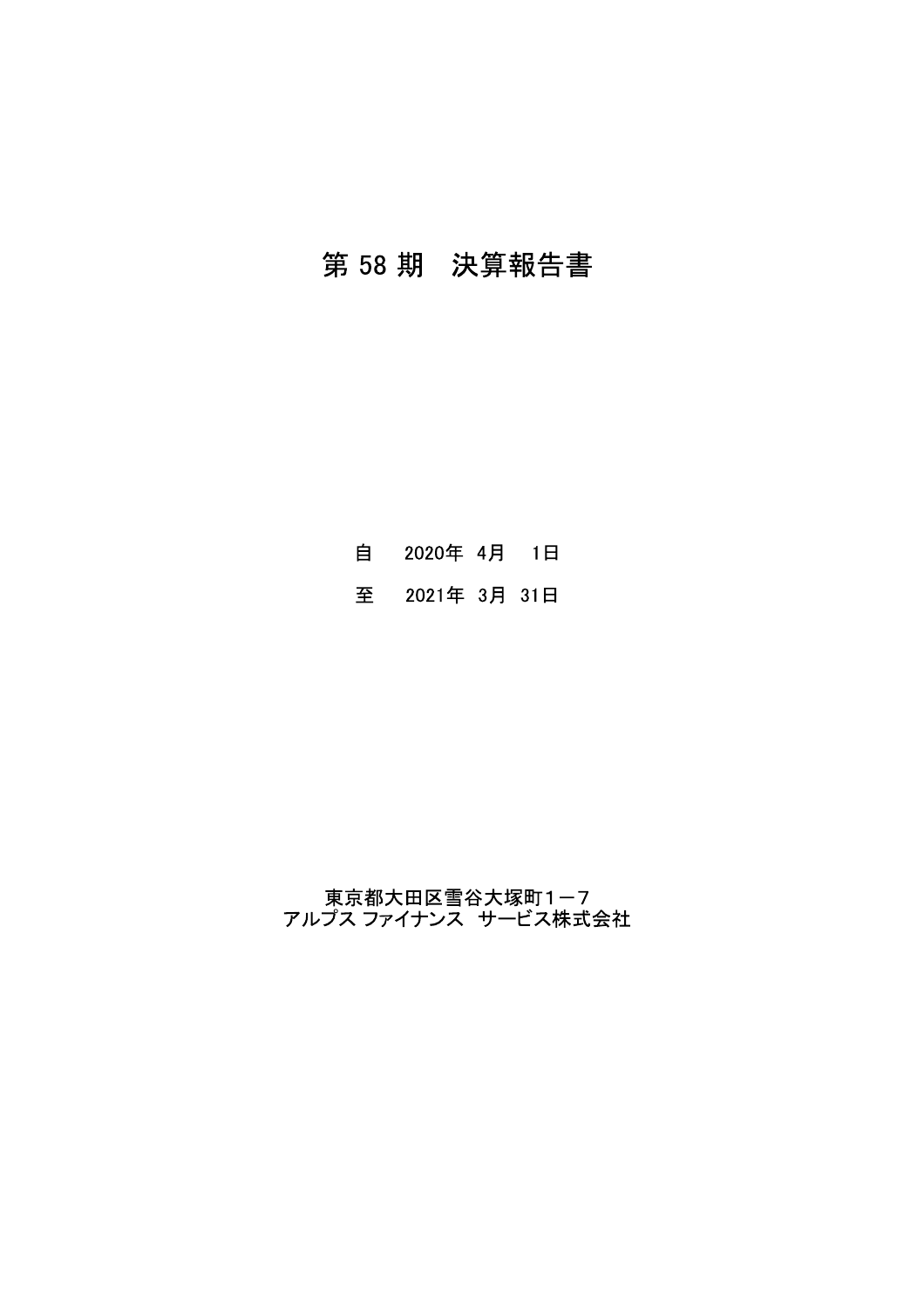### 貸 借 対 照 表

2021年3月31日現在

| 科<br>$\Box$                         | 金<br>額       | 科<br>$\boxminus$                                                            | 金<br>額     |
|-------------------------------------|--------------|-----------------------------------------------------------------------------|------------|
| (資産の部)                              |              | (負債の部)                                                                      |            |
| 流動資産                                | 27,372,351   | 流動負債                                                                        | 24,111,412 |
| 現金及び預<br>金                          | 674,503      | 支<br>払<br>手<br>形                                                            | 546        |
| 受<br>取<br>手<br>形                    | 7,519        | 買<br>掛<br>金                                                                 | 8,721      |
| 掛<br>売<br>金                         | 4,378        | 短<br>期<br>借<br>金<br>入                                                       | 8,881,710  |
| 貸<br>営<br>業<br>付<br>金               | 5,354,287    | 債<br>IJ<br>務<br>$\boldsymbol{\mathcal{Z}}$<br>$\overbrace{\phantom{aaaaa}}$ | 7,580      |
| 買<br>債<br>権<br>取                    | 19,481,670   | 1年内返済長期借入金                                                                  | 500,000    |
| 債<br>権<br>IJ<br>$\bar{\mathcal{Z}}$ | 696,105      | 買取債権未払金                                                                     | 13,822,007 |
| リース投資資<br>産                         | 880,049      | 払<br>未<br>金                                                                 | 168,966    |
| 割<br>賦<br>商<br>品                    | 90,722       | 費<br>払<br>用<br>未                                                            | 24,938     |
| 品<br>貯<br>蔵                         | 486          | 払法人税<br>等<br>未                                                              | 11,167     |
| 前<br>渡<br>金                         | 830          | 払<br>消費<br>等<br>未<br>税                                                      | 12,931     |
| 前<br>費<br>用<br>払                    | 20,591       | 預<br>Ŋ<br>金                                                                 | 2,992      |
| 収<br>益<br>未<br>収                    | 62,711       | 保<br>料<br>預<br>ŋ<br>険                                                       | 529,114    |
| 未<br>収<br>金                         | 91,360       | 益<br>前<br>受<br>収                                                            | 80,697     |
| 立<br>替<br>金                         | 11,309       | 引<br>賞<br>当<br>与<br>金                                                       | 58,798     |
| 他<br>$\approx$<br>$\mathcal{O}$     | 6,139        | 事業<br>未<br>払<br>所<br>税                                                      | 1,237      |
| 貸<br>倒<br>引<br>当<br>金               | $-10,312$    |                                                                             |            |
|                                     |              |                                                                             |            |
| 固定資産                                | 647,039      | 固定負債                                                                        | 1,298,522  |
| 有形固定資産                              | 561,481      | 期<br>借<br>長<br>入<br>金                                                       | 1,200,000  |
| 賃貸資産                                |              | 退職給付引当金                                                                     | 50,708     |
| 賃<br>貸<br>資<br>産                    | 604          | 役員退職慰労引当金                                                                   | 3,000      |
| 社用資産                                |              | 保<br>証<br>預<br>ŋ<br>金                                                       | 44,814     |
| 建<br>物                              | 104,708      |                                                                             |            |
| 構<br>築<br>物                         | 4,610        |                                                                             |            |
| 機<br>装<br>置<br>械                    | 333          |                                                                             |            |
| 車<br>輌 運<br>搬<br>具                  | $\mathbf{0}$ |                                                                             |            |
| 工具器具備<br>品                          | 789          |                                                                             |            |
| 土<br>地                              | 450,434      |                                                                             |            |
| 無形固定資産                              | 3,094        |                                                                             |            |
| 社用資産                                |              | 負債合計                                                                        | 25,409,934 |
| 電<br>話<br>加<br>入<br>権               | 1,757        | (純資産の部)                                                                     |            |
| ソフトウ<br>$\mathcal{T}$<br>$\pm$      | 1,337        | 株主資本                                                                        | 2,609,456  |
| 投資その他の資産                            | 82,463       | 資本金                                                                         | 1,000,000  |
| 出<br>資<br>金                         | 130          | 資本剰余金                                                                       | 961,055    |
| 延税金資<br>繰<br>産                      | 77,161       | 資本準備金                                                                       | 10,046     |
| 保<br>差<br>入<br>証<br>金               | 4,278        | その他資本剰余金                                                                    | 951,008    |
| 期前払費<br>長<br>用                      | 163          | 利益剰余金                                                                       | 648,400    |
| そ<br>$\mathcal{O}$<br>他             | 730          | 利益準備金                                                                       | 5,000      |
|                                     |              | その他利益剰余金                                                                    | 643,400    |
|                                     |              | 繰越利益剰余金                                                                     | 643,400    |
|                                     |              | 純資産合計                                                                       | 2,609,456  |
| 資産合計                                | 28,019,391   | 負債·純資産合計                                                                    | 28,019,391 |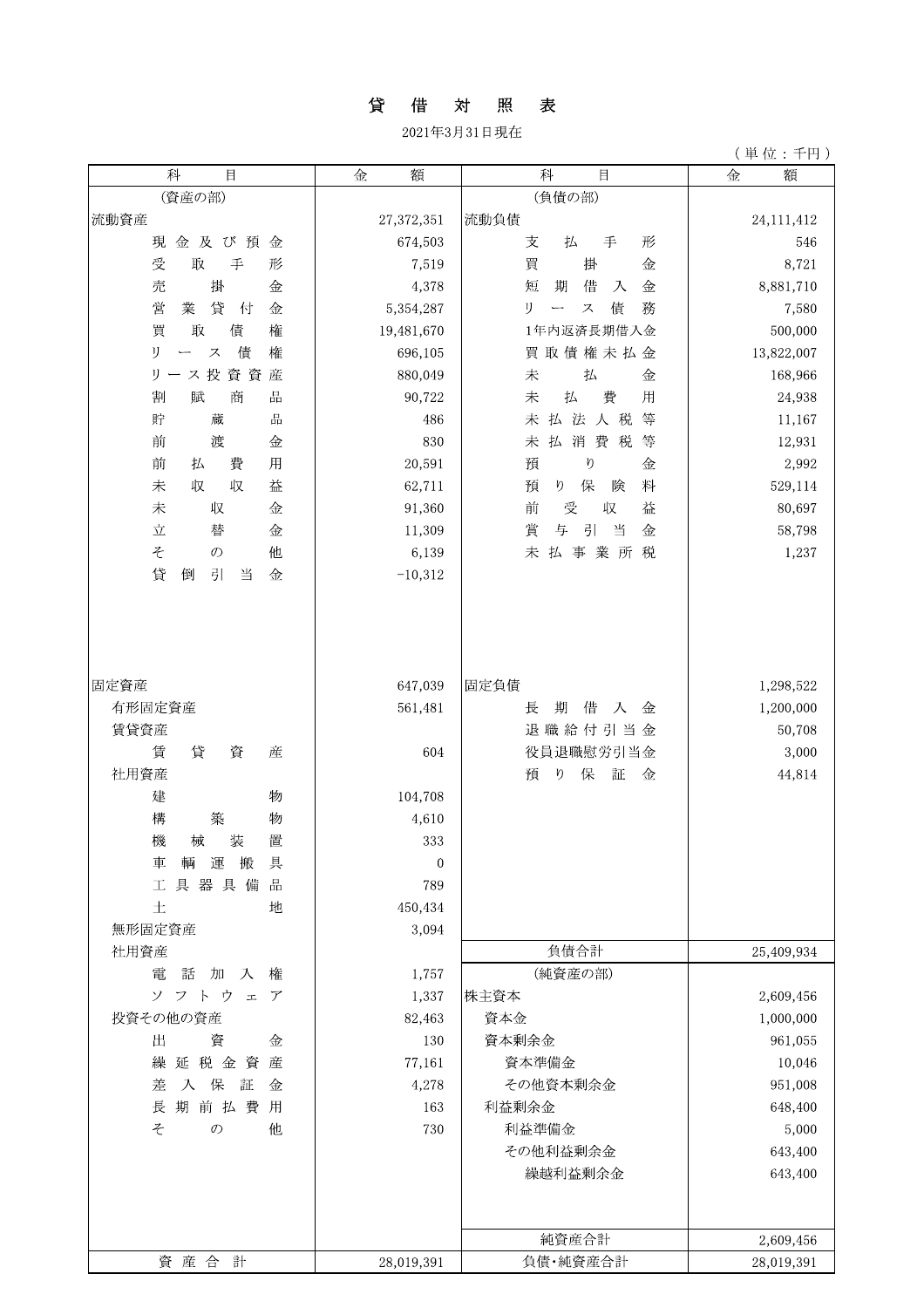## 損益計算書

自 2020年 4月 1日<br>至 2021年 3月 31日

|        | 科           | $\boxminus$   |        |   | 金              | 額         |
|--------|-------------|---------------|--------|---|----------------|-----------|
|        |             |               |        |   |                |           |
| 売      | 上           | 髙             |        |   |                |           |
| IJ     |             | ス             | 収      | 入 | 672,248        |           |
| 融      | 資           | 収             |        | 入 | 130,518        |           |
| 割      | 賦           | 収             |        | 入 | 68,267         |           |
| 物      | 品           | 販             |        | 売 | 51,032         |           |
| 業      | 受<br>務      | 託             | 収      | 入 | 216,023        |           |
| 手      | 数           | 料             | 収      | 入 | 91,238         |           |
| 不      | 動           | 産             | 収      | 入 | 83,364         |           |
| 損      | 害<br>保      | 険<br>手        | 数      | 料 | 292,358        |           |
| 生      | 保<br>命      | 険<br>手        | 数      | 料 | 42,400         | 1,647,452 |
| 売      | 上<br>原      | 価             |        |   |                |           |
| IJ     |             | ス             | 原      | 価 | 613,421        |           |
| 融      | 資           | 原             |        | 価 | 8,741          |           |
| 割      | 賦           | 原             |        | 価 | 64,698         |           |
| 物      | 出<br>販      | 売             | 原      | 価 | 44,192         |           |
| 業      | 務<br>受      | 託             | 原      | 価 | 146,100        |           |
| 不      | 動           | 産             | 原      | 価 | 40,911         | 918,066   |
| 売      | 上           | 総<br>利        | 益      |   |                | 729,385   |
|        | 販売費及び一般管理費  |               |        |   |                | 655,748   |
| 営      | 業           | 利             | 益      |   |                | 73,637    |
| 営      | 業<br>外      | 収<br>益        |        |   |                |           |
| 受      | 息<br>取<br>利 | 及<br>$\Omega$ | 当<br>配 | 金 | $\overline{2}$ |           |
| 受      | 取           | 手             | 数      | 料 | 2,519          |           |
| 補      | 助           | 金             | 収      | 入 | 4,849          |           |
| 雑      |             | 収             |        | 入 | 1,013          | 8,383     |
| 営      | 業<br>外      | 費<br>用        |        |   |                |           |
| 長      | 期<br>前<br>払 | 費<br>用        | 償      | 却 | 140            | 140       |
| 経      | 常           | 利             | 益      |   |                | 81,881    |
| 特      | 別<br>損      | 失             |        |   |                |           |
| 減      | 損           | 損             |        | 失 | 1,482          | 1,482     |
| 税<br>引 | 当<br>前      | 期<br>純        | 利      | 益 |                | 80,398    |
|        | 法人税、        | 住民税<br>及び     | 事業     | 税 | 25,542         |           |
| 法      | 税<br>人      | 調<br>等        | 整      | 額 | 5,820          | 31,362    |
| 当      | 期           | 純             | 利      | 益 |                | 49,035    |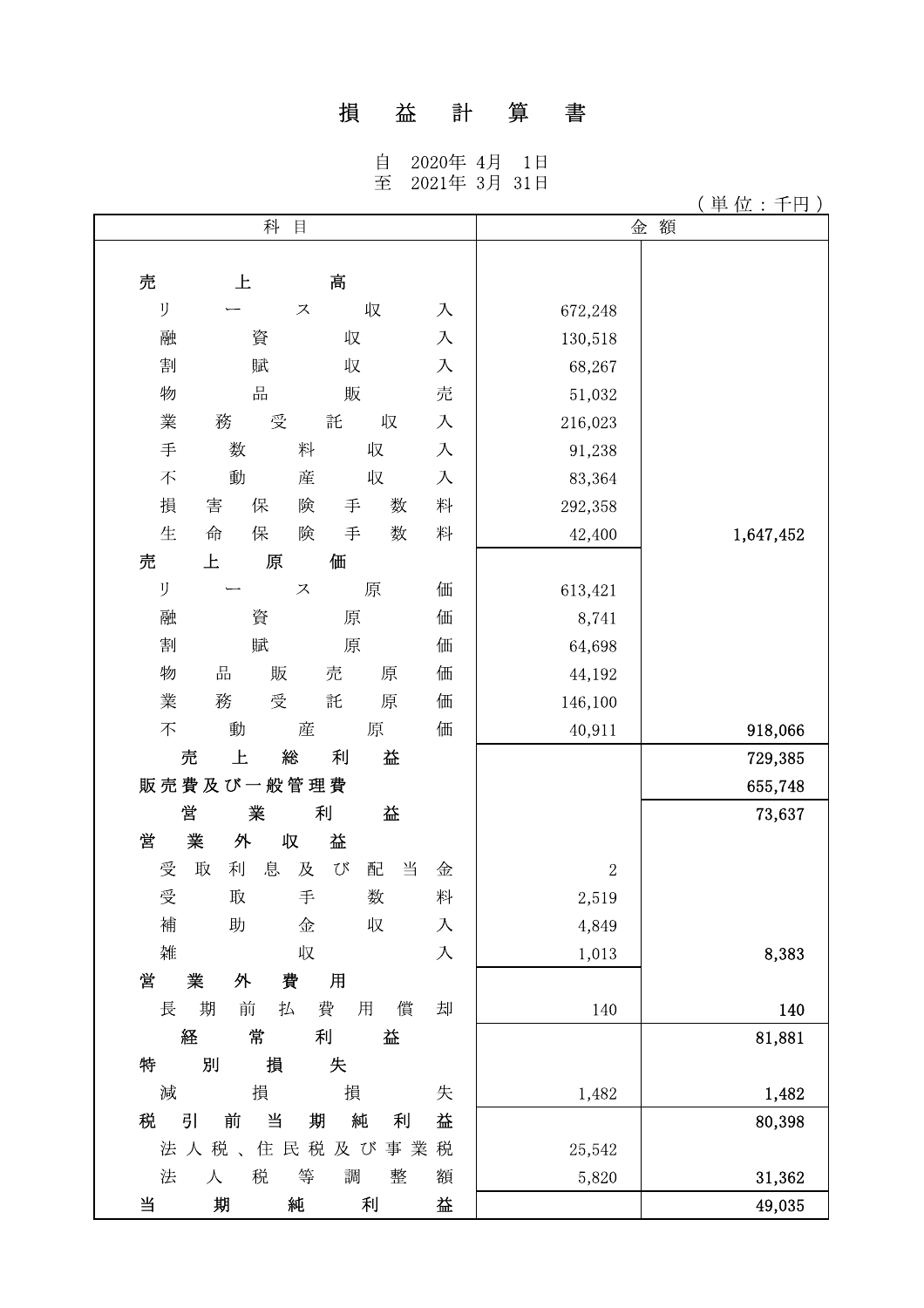- 1.里要な会計力針に係る事根に関する注記
- 
- 1. 重要な会計方針に係る事項に関する注記<br>(1) 資産の評価基準及び評価方法<br>① 有価証券の評価基準及び評価方法<br>売買目的有価証券…………………………憤価法(売却原価は移動平均法により算定)<br>満期保有目的の債券……………………増却原価法(定額法)<br>子会社株式及び関連会社株式……移動平均法による原価法<br>その他有価証券<br>時価のあるもの………………………期末日の市場価格等に基づく時価法<br>(評価法額は全部純資産直入法により処理し、売却原価は移
	- ② デリバティブの評価基準及び評価方法 デリバティブ……………………………時価法
	- 3 棚卸資産の評価基準及び評価方法 商品……………………………………………最終仕入原価法による原価法

(貸借対照表価額は収益性の低下による簿価切下げの方法により算定) 貯蔵品………………………………………………最終什入原価法による原価法

- (2) 固定資産の減価償却の方法<br>① 有形固定資産
	-
	- I. 社用資産

定額法を採用しております。 なお、主な耐用年数は次のとおりであります。 建物 4年~39年 構築物 10年~15年 機械装置 15年 車両運搬具 4年~6年 工具器具備品 3年~20年

II. 賃貸資産

リース期間を償却年数とし、リース期間満了時の見積処分価額を残存価額とする定 額法を採用しております

② 無形固定資産

定額法を採用しております。

なお、主な耐用年数は次のとおりであります。

自社利用のソフトウェア5年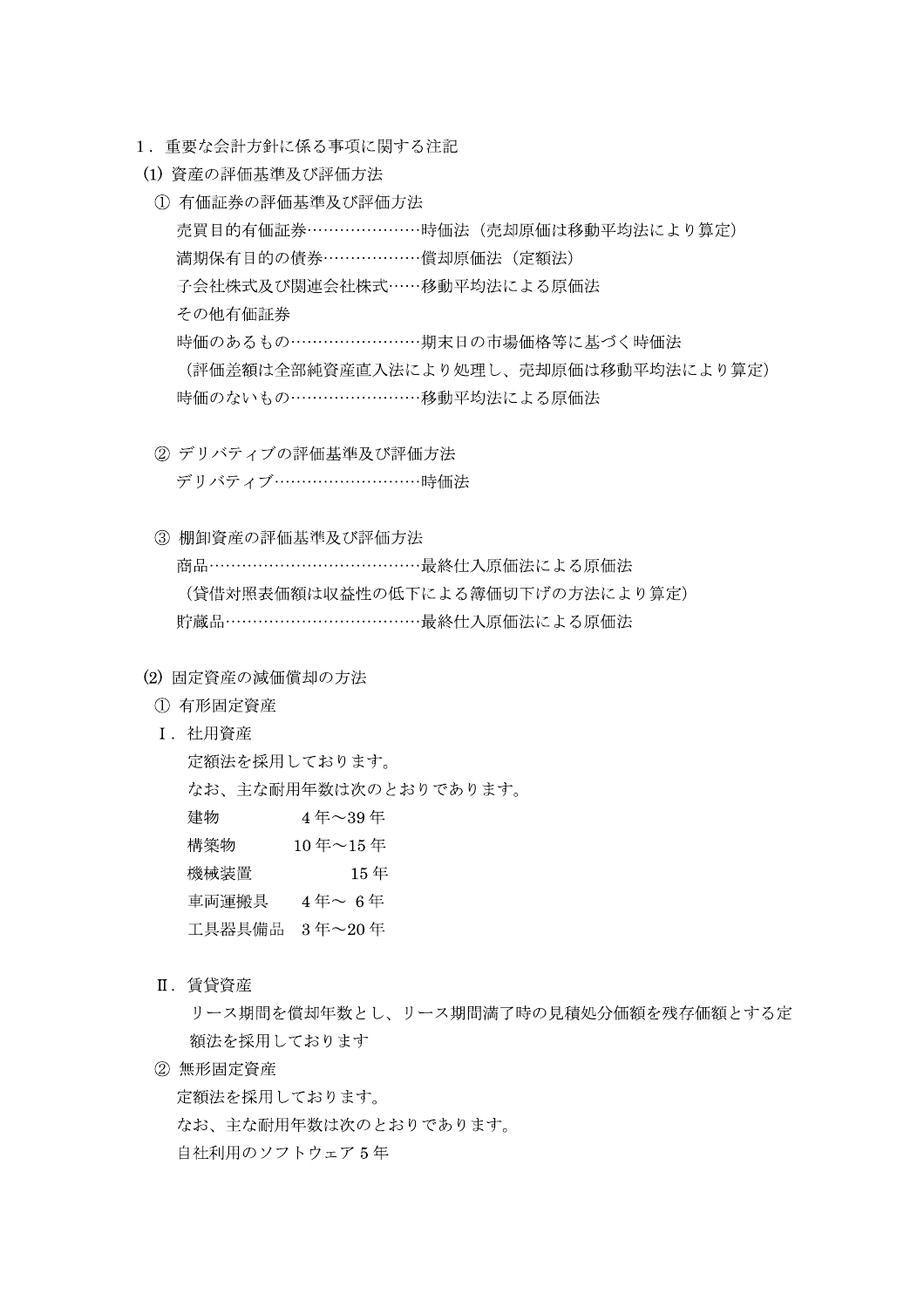- (3) 引当金の計上基準
	- ① 貸倒引当金

売上債権、貸付金等の債権の貸倒れによる損失に備えるため、個別に回収可能性を検 討し、回収不能見込額を計上しております。

② 賞与引当金

従業員の賞与の支給に備えるため、賞与支給見込額のうち当期の負担額を計上して おります。

(3) 退職給付引当金

従業員の退職給付の支払に備えるため、当期末における退職給付債務の見込額に基 づき計上しております。

- 4) 役員退職慰労引当金 役員の退職慰労金の支給に備えるため、内規に基づく期末要支給額を計上しており ます。
- (4) 収益及び費用の計上基準
	- (1) 割賦収入については、割賦基準(履行期到来基準)により収益を計上しております。
	- ② ファイナンス・リース取引については、リース料を収受すべき時に売上高と売上原 価を計上する方法によっております。
- (5) その他計算書類作成のための基本となる重要な事項
	- ① 消費税等の会計処理 消費税及び地方消費税の会計処理は、税抜方式によっております。
	- ② 連結納税制度の適用 当社は、アルプスアルパイン株式会社を連結納税親会社とする連結納税制度を適用 しております。
- 2. 会計方針の変更に関する注記 該当なし
- 3. 表示方法の変更に関する注記 該当なし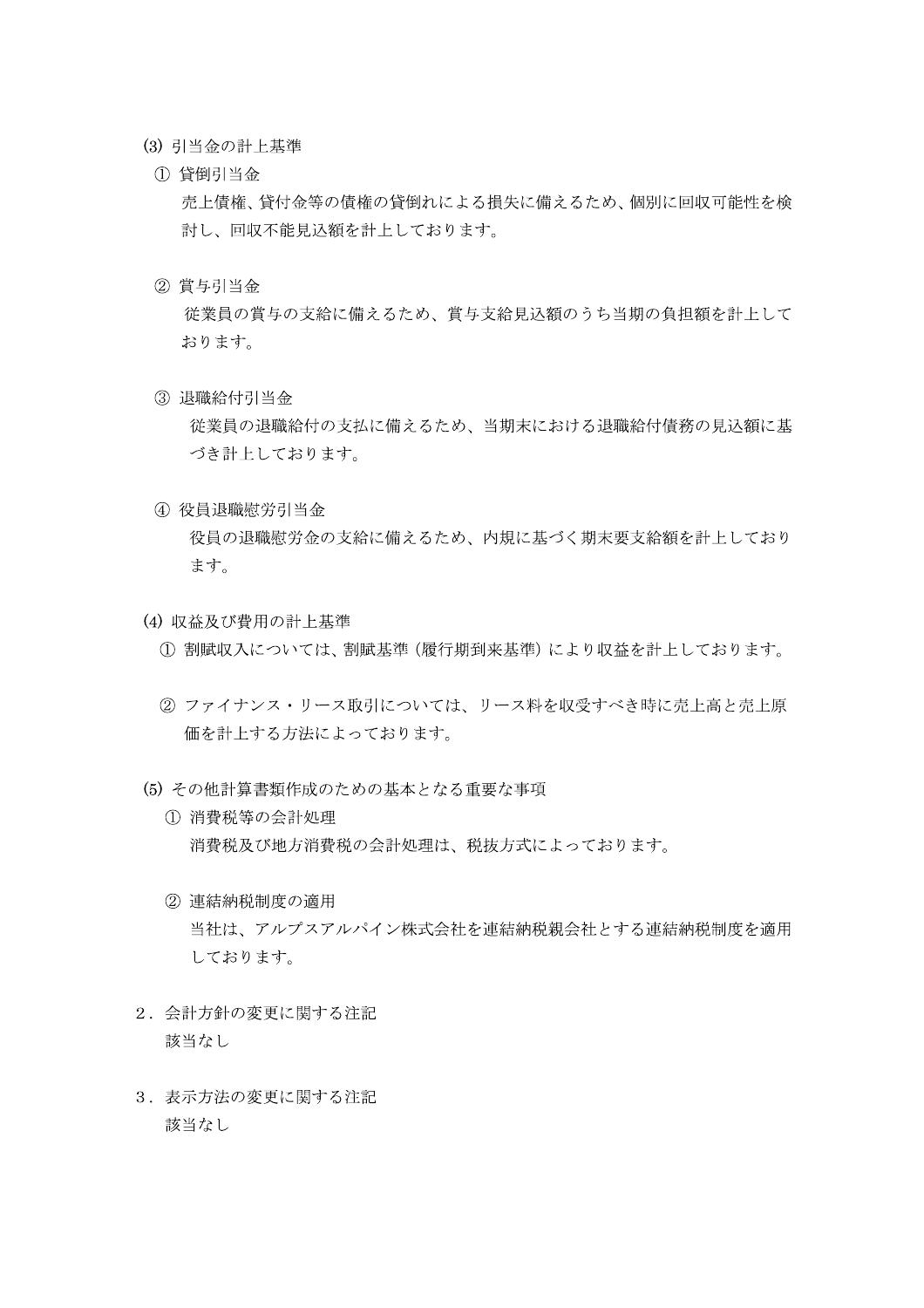4. 会計上の見積りの変更に関する注記 該当なし

#### 5.貸借対照表に関する注記

- (1) 資産に係る減価償却累計額 有形固定資産の減価償却累計額 731,104 千円 上記減価償却累計額には、有形固定資産の減損損失累計額が含まれております。
- (2) 関係会社に対する金銭債権及び金銭債務

| $19,746,136$ 千円 | 短期金銭債権 |
|-----------------|--------|
|                 | 長期金銭債権 |
| 18,702 千円       | 短期金銭債務 |
|                 | 長期金銭債務 |

6.損益計算書に関する注記

(1) 関係会社との取引高 営業取引による取引高 売上高 234,682 千円 仕入高  $11,525$  千円 販売費及び一般管理費 31,497 千円

7. 株主資本等変動計算書に関する注記

(1) 当事業年度末における発行済株式の総数 (普通株式) 120,000株

(2) 剰余金の配当に関する事項

- ① 配当金支払額
	- ・株式の種類 普通株式
	- ・配当の原資 その他資本剰余金
	- ・配当金の総額  $26,355$ 千円
	- ・1株当たり配当金 219円63銭
	- ・基準日 2020年3月31日
	- ・効力発生日  $2020 46 5 26$ 日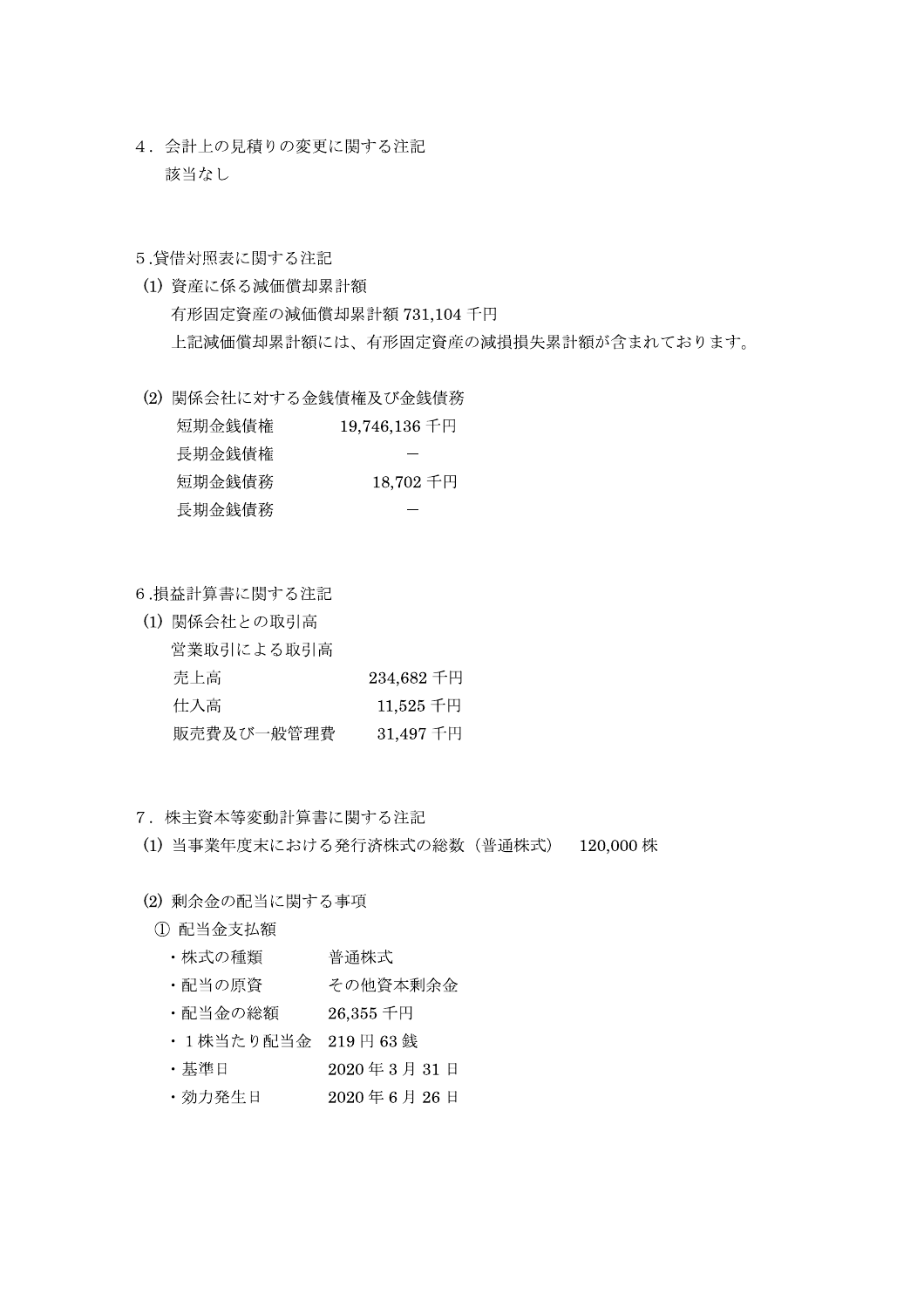- ② 基準日が当事業年度に属する配当のうち、配当の効力発生日が翌事業年度となるもの
	- ・株式の種類 普通株式
	- 配当の原資 その他資本剰余金
	- ・配当金の総額 39,229千円
	- ・1株当たり配当金 326円91銭
	- ・基準日 2021年3月31日
	- · 効力発生日 2021年6月15日
- 8. 税効果会計に関する注記

繰延税金資産及び繰延税金負債の発生の主な原因別の内訳 (単位:千円)

| 繰延税金資産        |            |
|---------------|------------|
| 未収金           | $25,\!664$ |
| 貸倒引当金         | 3,149      |
| 賞与引当金         | 17,957     |
| 減価償却超過額       | $39{,}512$ |
| 退職給付引当金       | 15,486     |
| 連結納税開始時の時価評価益 | 1,382      |
| その他           | 5,271      |
| 繰延税金資産小計      | 108,423    |
| 評価性引当額        | $-1,613$   |
| 繰延税金資産合計      | 106,809    |
| 繰延税金負債        |            |
| 連結納税開始時の時価評価損 | 29,574     |
| リース投資資産       | 74         |
| 繰延税金負債合計      | 29,648     |
| 繰延税金資産の純額     | 77.161     |

9. リースにより使用する固定資産に関する注記 該当なし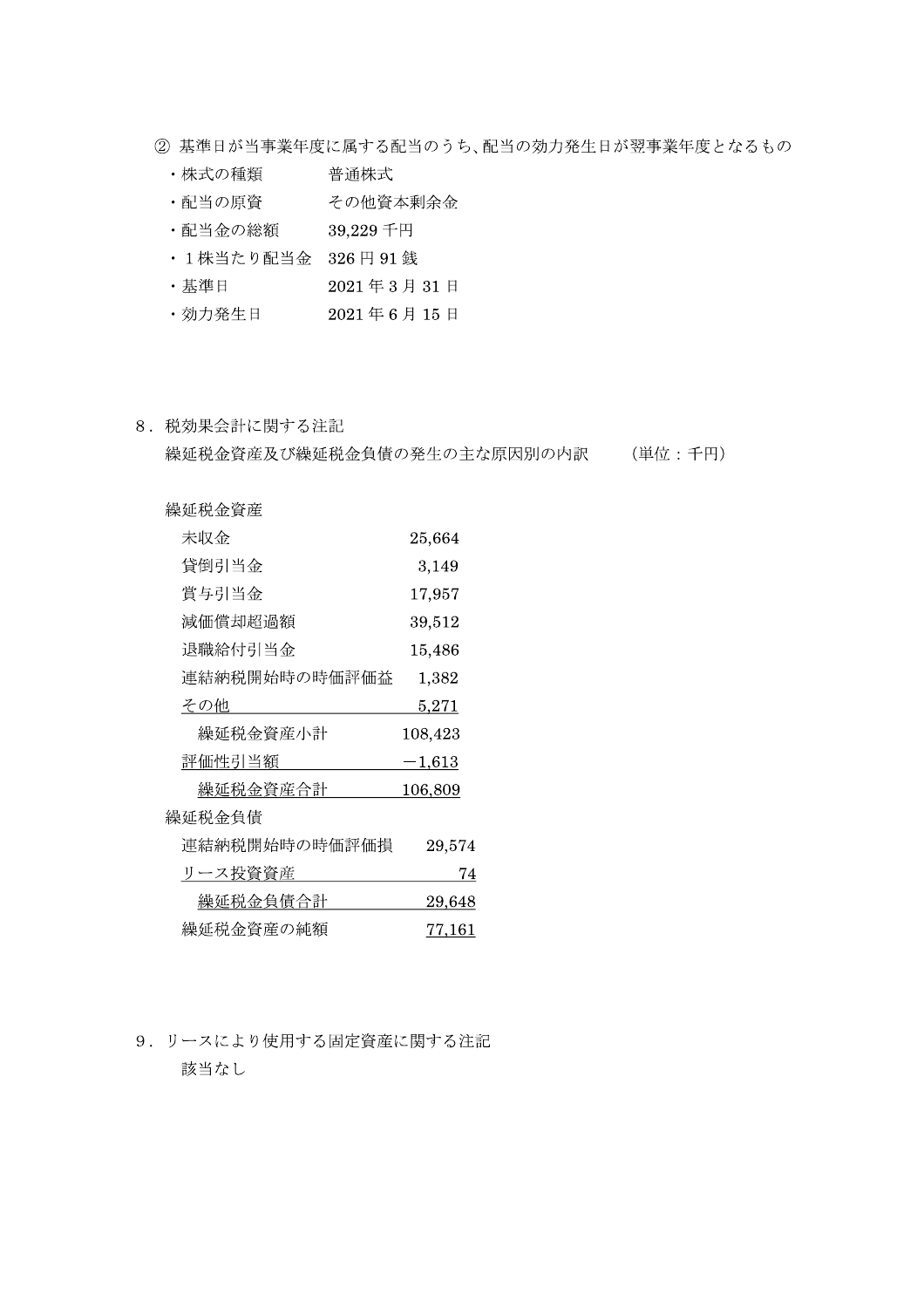10.金融商品に関する注記

(1) 金融商品の状況に関する事項

当社は、資金運用については短期的な預金等に限定し、銀行等金融機関からの借入に より資金を調達しております。

営業貸付金、受取手形、リース債権、リース投資資産に係る顧客の信用リスクは、顧 客与信管理規定に沿ってリスク低減を図っております。

調達資金(借入金・長期未払金)の主な使途は融資及びファクタリング(主として短 期)並びにリース資金(主として長期)であります。

(2) 金融商品の時価等に関する事項

2021年3月31日における貸借対照表計上額、時価及びこれらの差額については、次 のとおりであります。

(単位:千円)

|                   | 貸借対照表<br>計上額 (*1) | 時価 (*1)      | 差額       |  |
|-------------------|-------------------|--------------|----------|--|
| 営業貸付金             | 5,354,287         | 5,354,287    |          |  |
|                   |                   |              |          |  |
| 買取債権<br>②         | 19,481,670        | 19,481,670   |          |  |
| 短期借入金<br>③        | (8,881,710)       | (8,881,710)  |          |  |
| 買取債権未払金<br>(4)    | (13,822,007)      | (13,822,007) |          |  |
| 長期借入金 (*2)<br>(5) | (1,700,000)       | (1,701,190)  | $-1,190$ |  |

(\*1) 負債に計上されているものについては、()で表示しております。

(\*2) 1年内返済予定を含んでおります。

(注)金融商品の時価の算定方法に関する事項

①営業貸付金、②買取債権、③短期借入金、並びに4)買取債権未払金

これらは短期間で決済されるため、時価は帳簿価額にほぼ等しいことから、当該帳 簿価額によっております。

6長期借入金

これの時価については、元利金の合計額を同様の新規借入を行った場合に想定さ れる利率で割り引いて算定する方法によっております。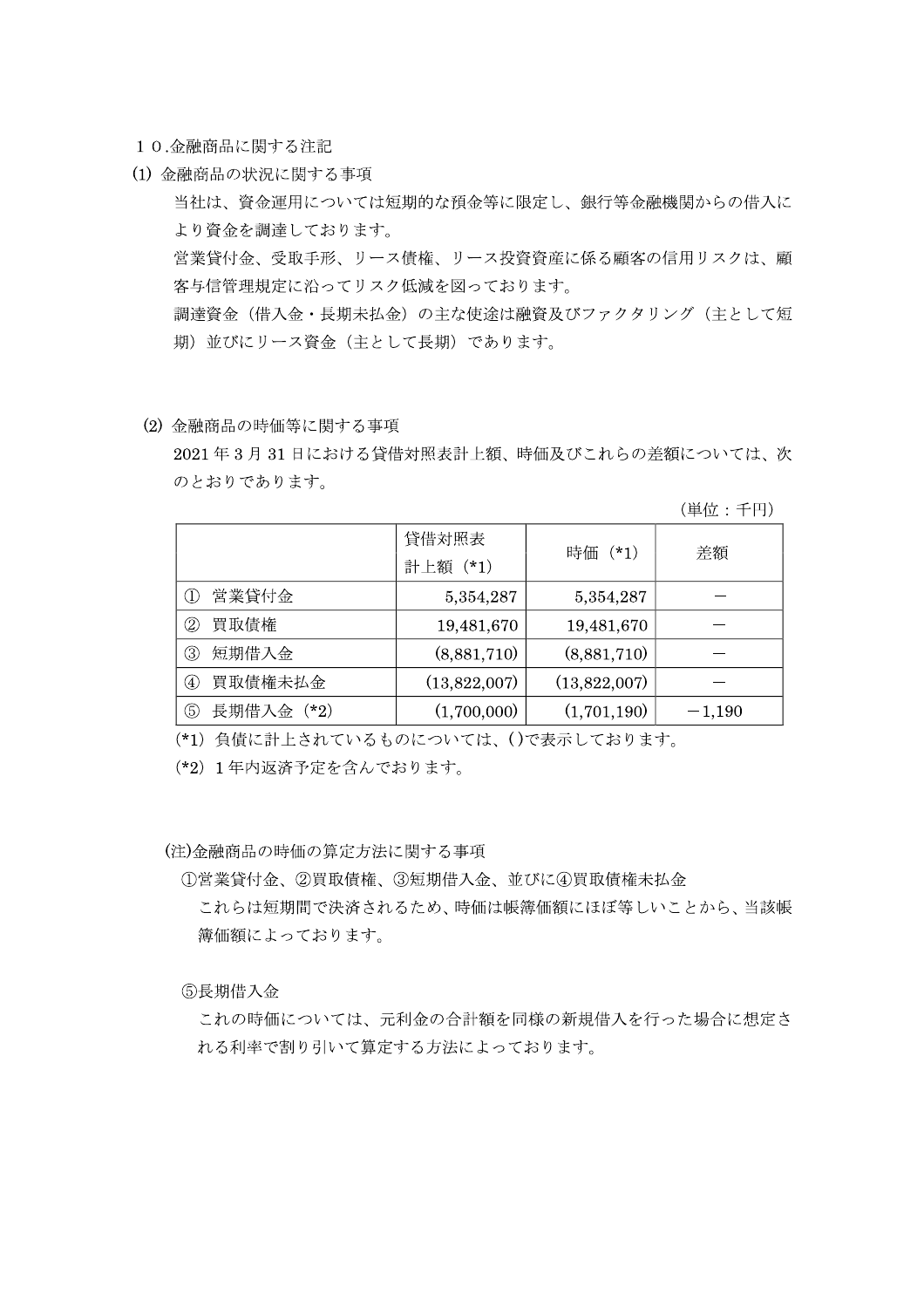- 11.賃貸等不動産に関する注記
- (1)賃貸等不動産の状況に関する事項

当社では東京都その他の地域において、賃貸用不動産(土地を含む)を有しております。

(2)賃貸不動産の時価等に関する事項

(単位:千円)

| 貸借対照表計上額 | 時価      |
|----------|---------|
| 549,164  | 427,093 |

(注1) 貸借対照表計上額は、取得原価から減価償却累計額及び減損損失累計額を控除し た金額であります。

(注2)当期末の時価は、「固定資産税評価額」に基づいて自社で算定した金額であります。

### 12. 関連当事者との取引に関する注記

(1)親会社及び法人主要株主等

| 種類  | 会社等 | 議決権等    | 関連当  | 取引の内容 | 取引金額                     | 科 目   | 期末残高      |
|-----|-----|---------|------|-------|--------------------------|-------|-----------|
|     | の名称 | の所有     | 事者と  |       |                          |       |           |
|     |     | (被所有)   | の関係  |       |                          |       |           |
|     |     | 割合      |      |       |                          |       |           |
| 親会社 | アルプ | 被所有     | リース、 | リース収入 | 56,824                   | リース債権 | 23,267    |
|     | スアル | 直接 100% | 資金貸  |       |                          | リース投資 |           |
|     | パイン |         | 借等   |       |                          | 資産    |           |
|     | ㈱   |         |      |       |                          | 未収金   | 856       |
|     |     |         |      |       |                          | 未収収益  | 6,720     |
|     |     |         |      |       |                          |       |           |
|     |     |         |      | 資金の借入 |                          | 短期借入金 |           |
|     |     |         |      | 利息の支払 | $\overline{\phantom{0}}$ | 未払利息  |           |
|     |     |         |      |       |                          |       |           |
|     |     |         |      | 資金の貸付 | 26,200,000               | 営業貸付金 | 5,000,000 |
|     |     |         |      | 資金の回収 | 21,200,000               |       |           |
|     |     |         |      | 融資収入  | 1,206                    | 未収利息  | 9         |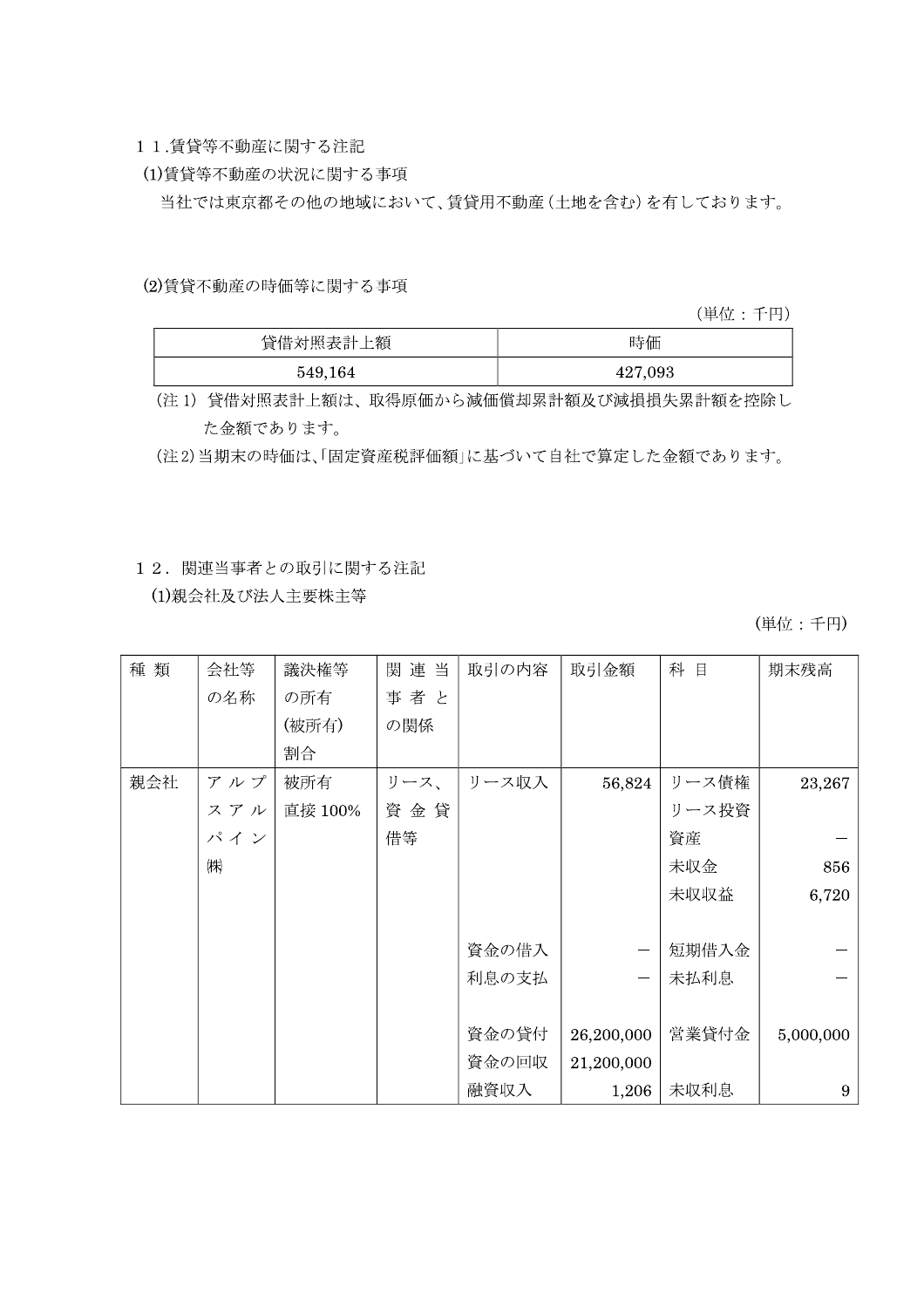取引条件及び取引条件の決定方針等

注)資金貸借に係る金利は、貸借期間に応じた TIBOR をベースに決定しております。なお、 資金の貸付に係る取引金額は、当期中の貸付実行金額を記載し、資金の借入に係る取引 金額は、当期中の平均残高を記載しております。

(2)兄弟会社等

| 種類            | 会社等   | 議決権等  | 関連当  | 取引の内容 | 取引金額       | 科目    | 期末残高             |
|---------------|-------|-------|------|-------|------------|-------|------------------|
|               | の名称   | の所有   | 事者と  |       |            |       |                  |
|               |       | (被所有) | の関係  |       |            |       |                  |
|               |       | 割合    |      |       |            |       |                  |
| 親会社           | アルパイ  | なし    | リース、 | 資金の借入 | 688,493    | 短期借入金 | 400,000          |
| $\mathcal{D}$ | ン(株)  |       | 資金貸借 | 利息の支払 | 279        | 未払利息  | $\boldsymbol{0}$ |
| 子会社           |       |       | 等    |       |            |       |                  |
|               |       |       |      | 資金の貸付 | 286,400    | 営業貸付金 |                  |
|               |       |       |      | 資金の回収 | 16,436,400 |       |                  |
|               |       |       |      | 融資収入  | 18         | 未収利息  |                  |
| 親会社           | ㈱アルプ  | なし    | リース、 | 資金の借入 | 606,710    | 短期借入金 | 73,265           |
| $\mathcal{O}$ | スビジネ  |       | 資金貸借 |       |            |       |                  |
| 子会社           | スクリエ  |       | 等    | 利息の支払 | 111        | 未払利息  | $\overline{2}$   |
|               | ーション  |       |      |       |            |       |                  |
| 親会社           | アルプ   | なし    | リース、 | 資金の借入 | 1,682,236  | 短期借入金 | 2,165,276        |
| $\mathcal{O}$ | ス・シス  |       | 資金貸借 |       |            |       |                  |
| 子会社           | テム・イ  |       | 等    | 利息の支払 | 354        | 未払利息  | 19               |
|               | ンテグレ  |       |      |       |            |       |                  |
|               | ーション  |       |      |       |            |       |                  |
|               | ㈱     |       |      |       |            |       |                  |
| 親会社           | ネットス  | なし    | リース、 | 資金の借入 | 770,429    | 短期借入金 | 1,861,733        |
| $\mathcal{O}$ | ター(株) |       | 資金貸借 |       |            |       |                  |
| 子会社           |       |       | 等    | 利息の支払 | 188        | 未払利息  | 5                |
| 親会社           | アルパイ  | なし    | リース、 | 資金の借入 | 356,999    | 短期借入金 | 1,500,925        |
| $\mathcal{O}$ | ンマーケ  |       | 資金貸借 |       |            |       |                  |
| 子会社           | ティング  |       | 等    | 利息の支払 | 116        | 未払利息  | $\mathbf{1}$     |
|               | ㈱     |       |      |       |            |       |                  |